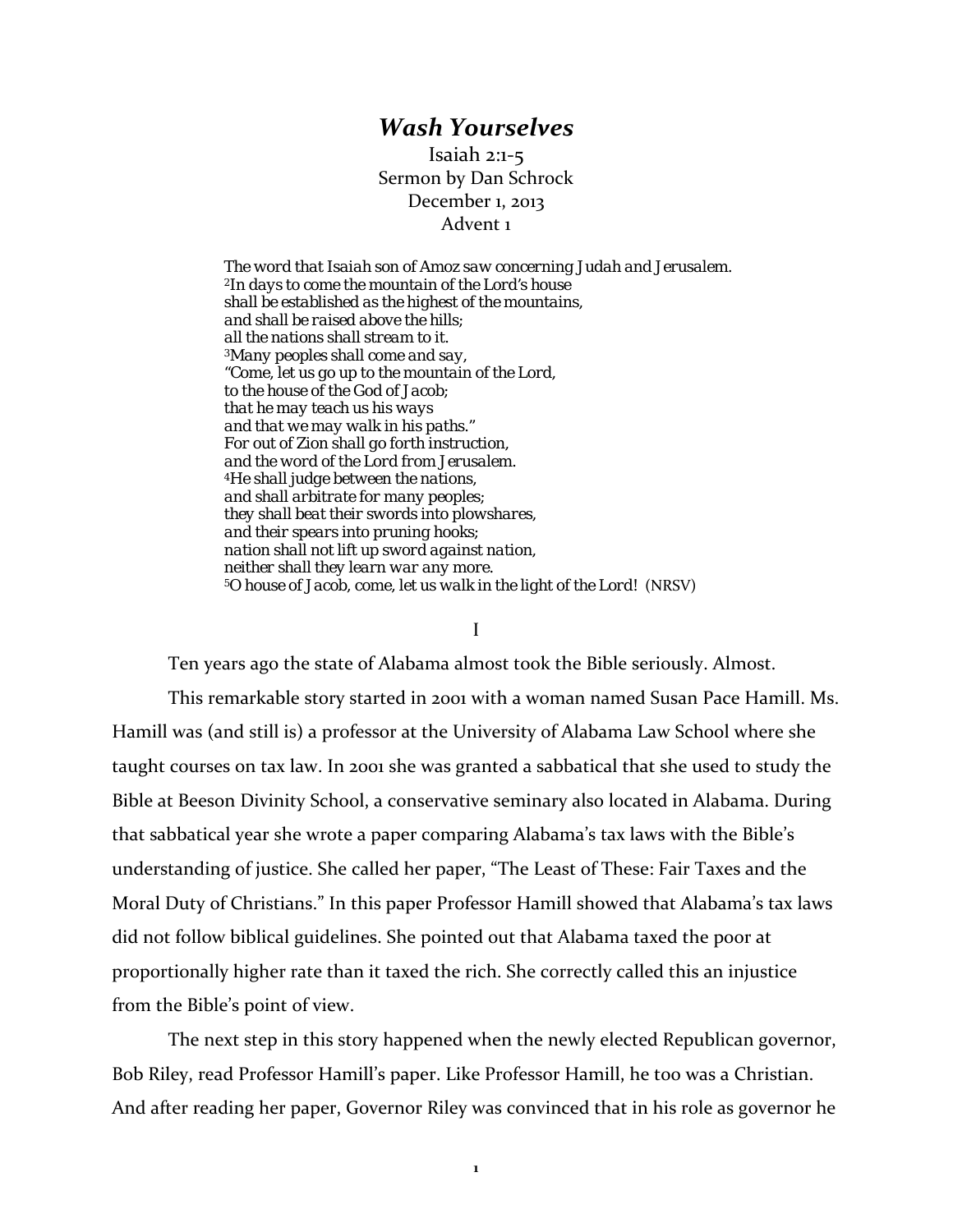was responsible to change Alabama's tax laws to make them more consistent with biblical justice.

Therefore in 2003 Governor Riley developed Amendment One, a legal initiative to reduce taxes for Alabama's poor and raise taxes for Alabama's wealthy. As you know, Alabama is part of the Bible Belt where there are lots of Christians. In fact, 94% of people in Alabama claim to be Christian.<sup>1</sup> Given the overwhelming number of Christians in the state, Governor Riley openly told Alabamians that Amendment One was inspired by the Bible. He urged voters to approve the amendment so that justice would flourish.<sup>2</sup>

As usual in politics, some people were for it and some were against it. Oddly, and ironically, one of the most prominent groups that opposed the amendment was the Alabama chapter of the Christian Coalition. You heard that right: a prominent, nationally known group of Bible-believing Christians opposed a law based on the Bible. When voting day came, a majority of Alabamians agreed with the Christian Coalition: 68% of voters, most of whom profess Christian faith, rejected the governor's proposal for biblical justice.

After Alabamians defeated Amendment One, Professor Hamill wondered how other states measured up to biblical standards of justice on taxes. So she studied the other 49 states and in 2007 published a book called *As Certain as Death: A Fifty‐State Survey of State and Local Tax Laws*. She found that 18 states seriously violate biblical principles in how they tax and spend. The 6 worst offenders, which she calls "the sinful six," are Alabama, Florida, Louisiana, Nevada, South Dakota, and Texas. These sinful six, she says, make the poor pay a larger share of income in taxes than the rich, while not doing much to improve quality of life for the poor. Only one state's budget and tax policies measure up to biblical principles: the state of Minnesota.<sup>3</sup>

In a similar study of federal tax laws and the federal budget, Professor Hamill concluded that the U.S. tax code does not satisfy biblical principles of justice either—that it taxes the poor too much and the rich not enough.<sup>4</sup>

II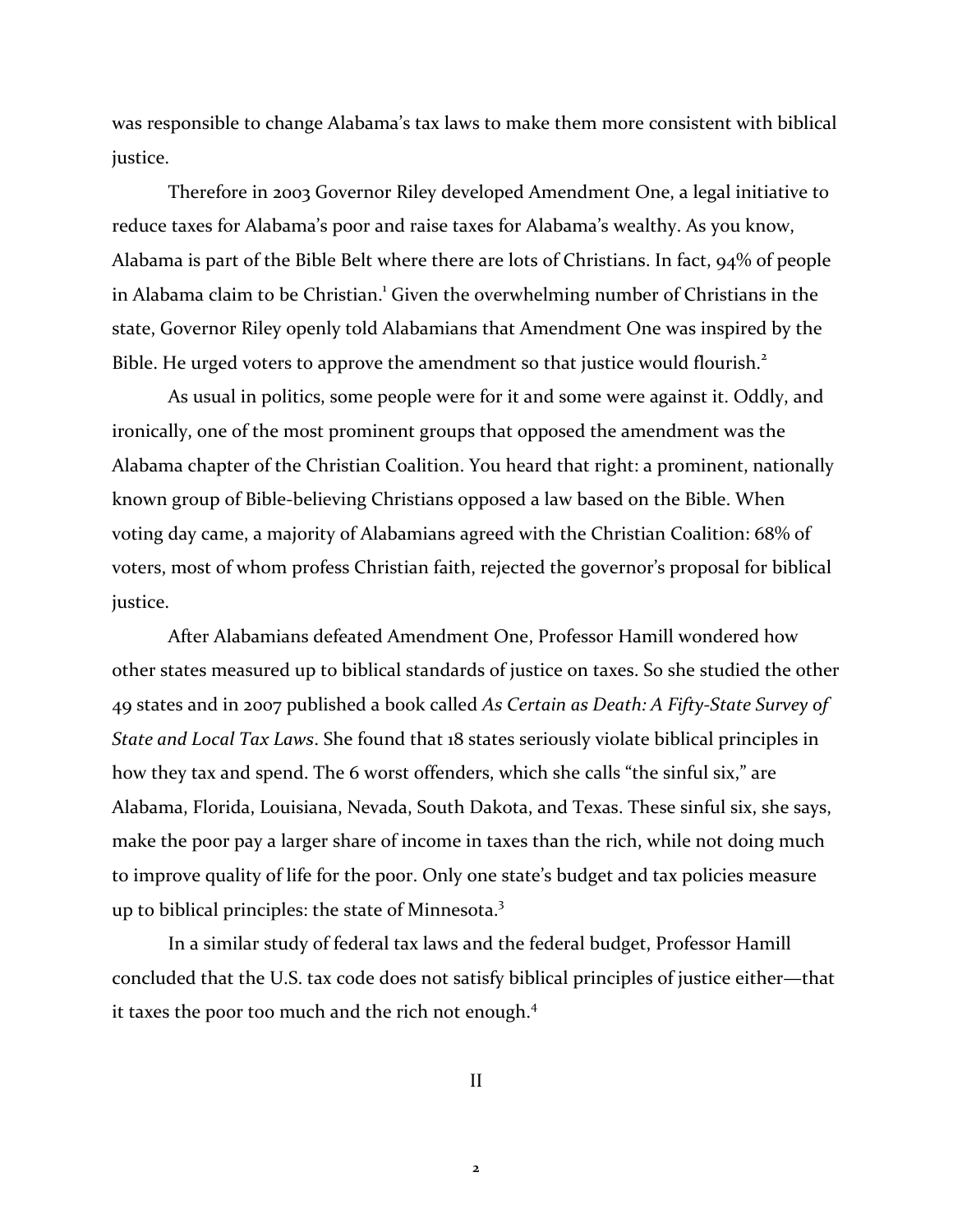This story about local, state, and federal taxes demonstrates that the United States has at least one thing in common with the kingdom of Judah in the  $8<sup>th</sup>$  century BCE, during the lifetime of the prophet Isaiah. Neither  $8<sup>th</sup>$  century Judah nor  $21<sup>st</sup>$  century America treat the poor in the ways God intends.

The first chapter of Isaiah roundly condemns  $8<sup>th</sup>$  century Judah for injustice. Listen to these words from 1:16‐17, and from 1:4:

> Give up your wicked ways. Learn to do good. Seek justice. Help the oppressed. Defend the orphan. Fight for the rights of widows. (New Living Translation) You are a sinful nation, people laden with iniquity, offspring who do evil, children who deal corruptly, who have forsaken the Lord, who have despised the Holy One of Israel, who are utterly estranged [from God]. (NRSV)

These are bracing charges that God lays against Judah. The language is stark and stiff. You might be wondering what gives God the right to use such strong words. Upon what basis can God be so blunt with Judah?

The answer is covenant. In the covenant between God and God's people, strong language is allowed. When God's people think God isn't doing what God promised to do, then God's people are welcome to say so directly to God. This is called lament, and we find this mode of strong speech in 67 of the 150 Psalms, in the book of Lamentations, and in numerous other texts scattered in the Bible.

But this strong speech works the other way too. When God thinks that God's people are not doing what they should be doing, then God gets to say so. We find God's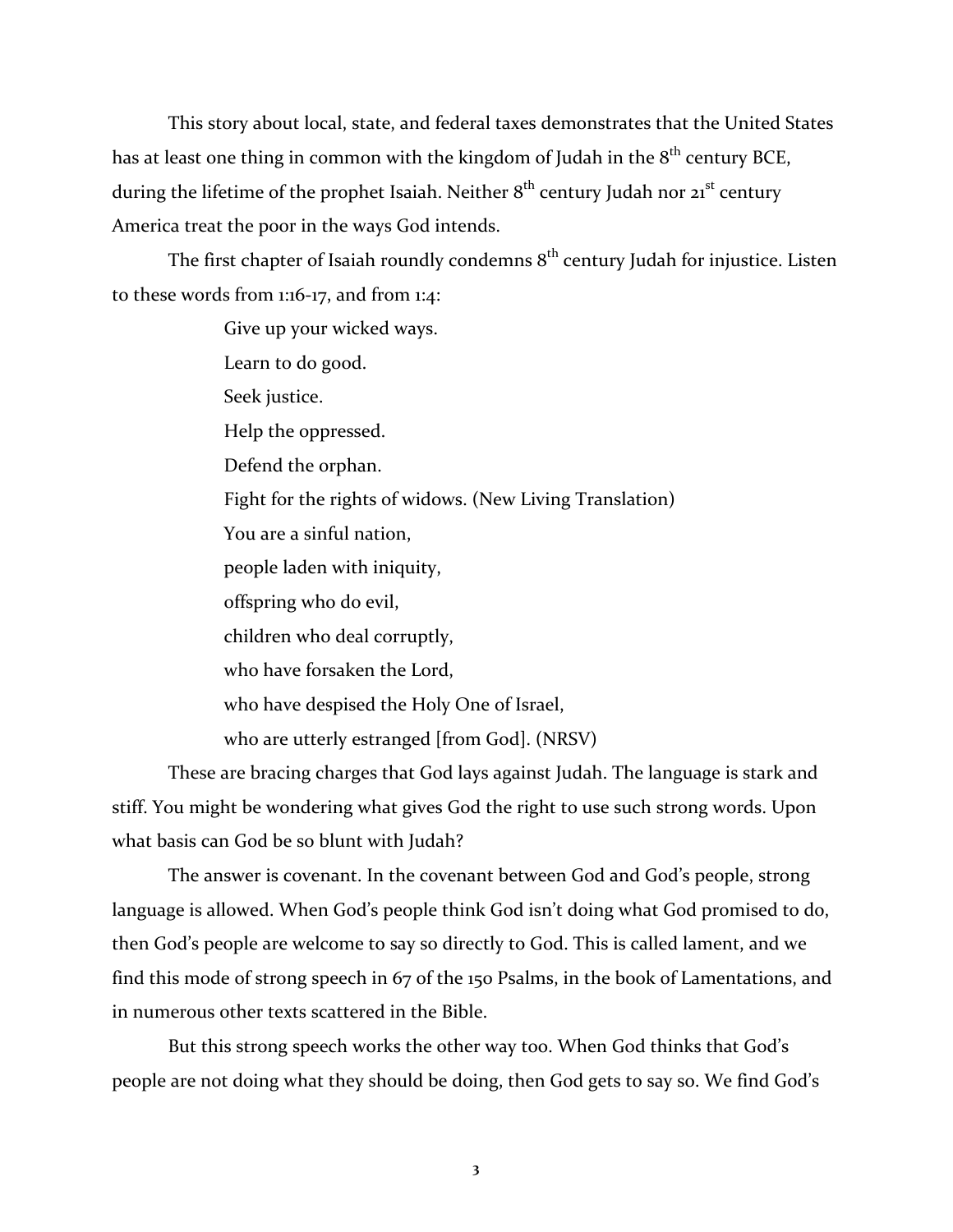strong speech throughout the major and minor prophets, and in the words of Jesus himself. The Bible demonstrates over and again that in this covenantal relationship of trust, loyalty, and fidelity, blunt speech happens.

Isaiah 1 certainly has this sort of speech. Judah's injustice toward the poor is so bad that God is fed up with hypocritical worship. Verse 11:

What to me is the multitude of your sacrifices? says the Lord.

I have had enough of burnt offerings of rams and the fat of fed beasts.

I do not delight in the blood of bulls or of lambs or of goats.

The injustices of Judah so rankle the heart of God that God will not even listen to Judah's prayers, according to verses 15‐16:

When you stretch out your hands,

I will hide my eyes from you.

Even though you make many prayers, I will not listen.

Your hands are full of blood.

Wash yourselves.

Make yourselves clean.

## III

This is the context of Isaiah 2:1‐5, our passage for today. In this context of national injustice toward the poor, of flagrant disobedience to the ways of Yahweh, Isaiah shifts from a description of what is to an evocation of what will be. Injustice now pervades Judah, but in the future, God's justice shall pervade the world. Now people reject God, but in the future people will stream to God, eager for God's teaching, yearning for God's justice and peace. "Many peoples" will go to God. A massive conversion will happen. Folks will no longer resist God; they will want God.

In this golden future, nations of the world will finally see that their best long‐term interest is to treat the poor justly, because such justice ultimately makes nations strong and vital. Nations will understand that God wants them to welcome strangers from other lands and places, who speak different languages and have different skin tones. And